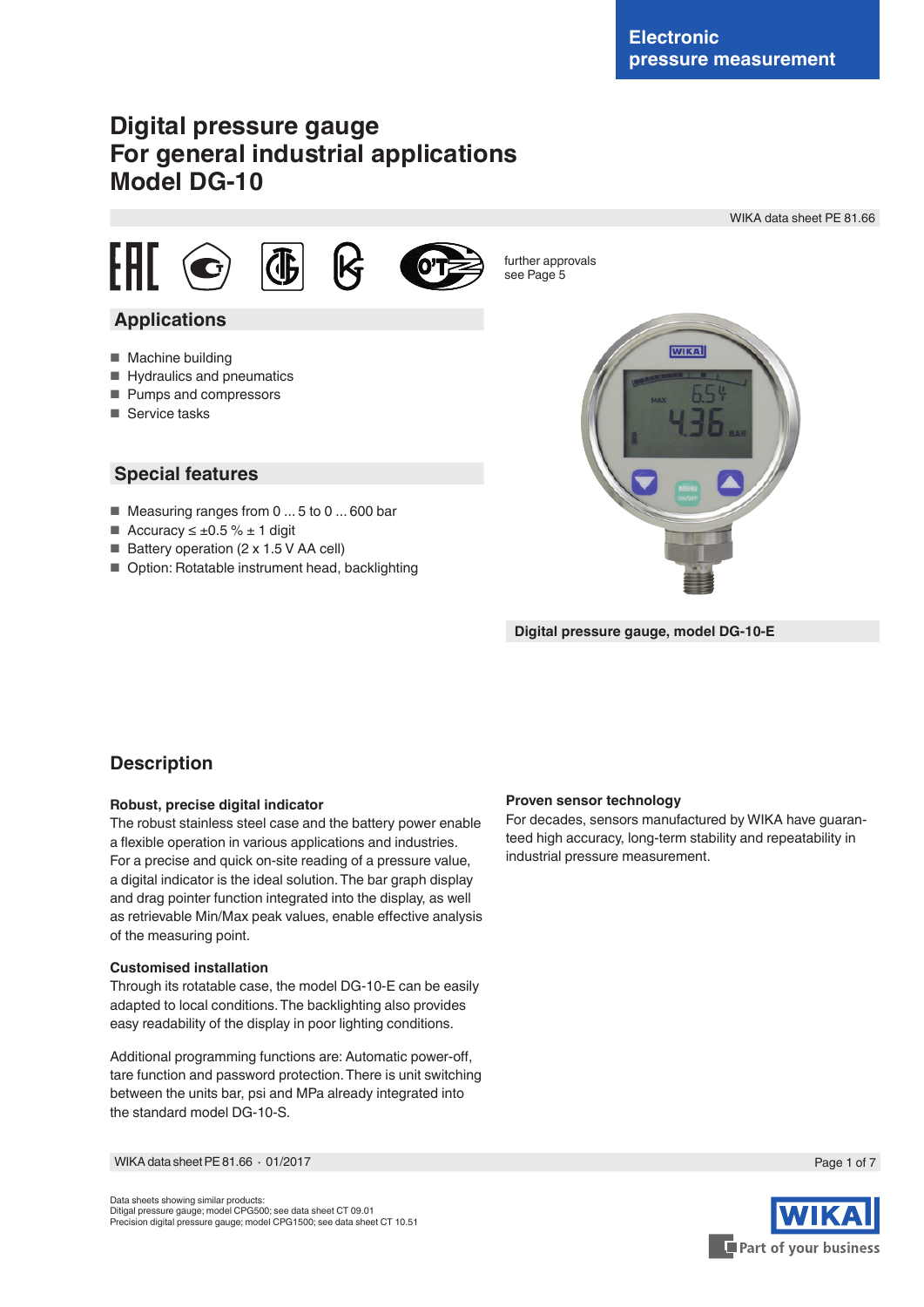## **Measuring ranges**

| Gauge pressure                            |                        |        |        |          |        |        |        |
|-------------------------------------------|------------------------|--------|--------|----------|--------|--------|--------|
| bar                                       | <b>Measuring range</b> | 05     | 010    | 020      | 050    | 0100   | 0160   |
|                                           | Overpressure limit     | 10     | 20     | 40       | 100    | 200    | 320    |
|                                           | <b>Burst pressure</b>  | 12     | 25     | 50       | 120    | 800    | 1,000  |
|                                           | <b>Measuring range</b> | 0250   | 0400   | 0600     |        |        |        |
|                                           | Overpressure limit     | 500    | 800    | 1,200    |        |        |        |
|                                           | <b>Burst pressure</b>  | 1,200  | 1,700  | 2,400    |        |        |        |
| psi                                       | <b>Measuring range</b> | 0145   | 0300   | 0600     | 01,450 | 02,000 | 03,000 |
|                                           | Overpressure limit     | 290    | 580    | 1,450    | 2,900  | 4,640  | 7,250  |
|                                           | <b>Burst pressure</b>  | 360    | 725    | 1,740    | 11,600 | 14,500 | 17,400 |
|                                           | <b>Measuring range</b> | 05,000 | 07,500 | 010,0001 |        |        |        |
|                                           | Overpressure limit     | 11,600 | 17,400 | 21,750   |        |        |        |
|                                           | <b>Burst pressure</b>  | 24,650 | 34,800 | 43,500   |        |        |        |
| $1102102$ con only diaplay up to 0000 poi |                        |        |        |          |        |        |        |

1) DG-10-S can only display up to 9999 psi

| Vacuum and +/- measuring ranges |                        |                        |                          |
|---------------------------------|------------------------|------------------------|--------------------------|
| bar                             | <b>Measuring range</b> | $-1$ $+5$              | $-1+10$                  |
|                                 | Overpressure limit     | 10                     | 20                       |
|                                 | Burst pressure         | 12                     | 25                       |
| psi                             | <b>Measuring range</b> | $-30$ in Hg $$ +72 psi | $-30$ in Hg $ + 145$ psi |
|                                 | Overpressure limit     | 145                    | 290                      |
|                                 | <b>Burst pressure</b>  | 170                    | 360                      |

### **Digital indicator**

|                                      | <b>Model DG-10-S</b> | <b>Model DG-10-E</b>                     |
|--------------------------------------|----------------------|------------------------------------------|
| Type of indication                   | 7-segment LCD        | 7-segment LCD<br>14-segment LCD (option) |
| <b>Digits</b>                        | 4-digit              | $4\frac{1}{2}$ -digit                    |
| Character size                       | $11 \text{ mm}$      | 11 mm and 7 mm                           |
| Indication range                     | $-19999999$          | $-199919999$                             |
| Update                               | $200 \text{ ms}$     | 200 ms                                   |
| <b>Backlighting</b>                  | no                   | yes (see "Hardware functions")           |
| Bar graph with drag pointer function | yes                  | yes                                      |
| Rotatability                         | no                   | 300° (see "Hardware functions")          |

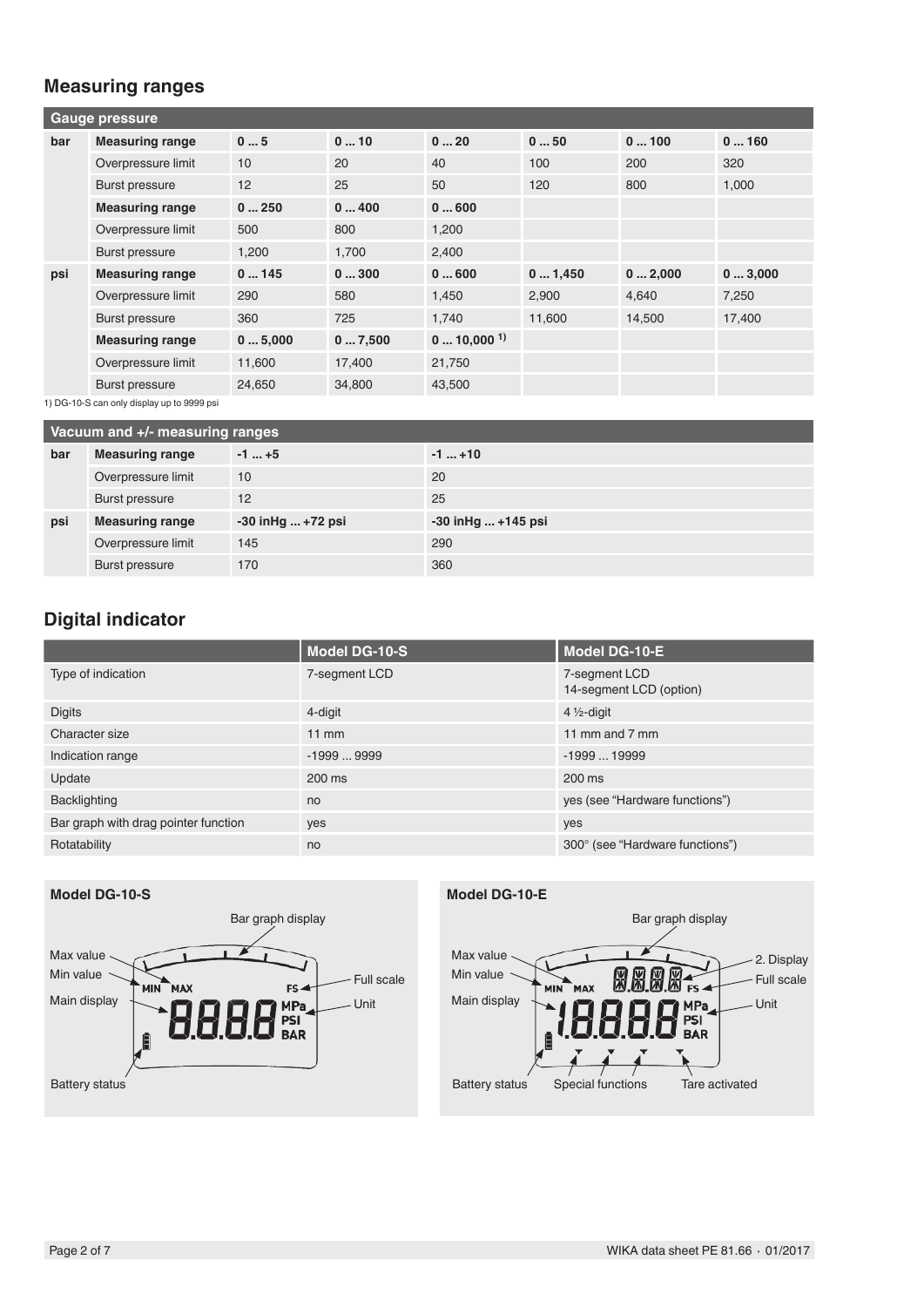### **Software functions**

| <b>Function</b>           | <b>Model DG-10-S</b> | Model DG-10-E           |
|---------------------------|----------------------|-------------------------|
| Min/Max memory            | yes                  | yes                     |
| Automatic power-off       | no                   | 15, 30, 60, 120 minutes |
| Tare function             | no                   | yes                     |
| Unit switching            | bar, psi, MPa        | bar, psi, MPa           |
| Password protection       | no                   | yes                     |
| Reset to factory settings | no                   | yes                     |

### **Hardware functions**

#### **Rotatability of the display**

The display of the model DG-10-E can be rotated through 300°, thus it can be read from almost any position. Therefore the model DG-10-E can also be used in situations where mounting is difficult.

#### **Backlighting**

The model DG-10-E features backlighting so that the display can be easily read, even under poor lighting conditions.



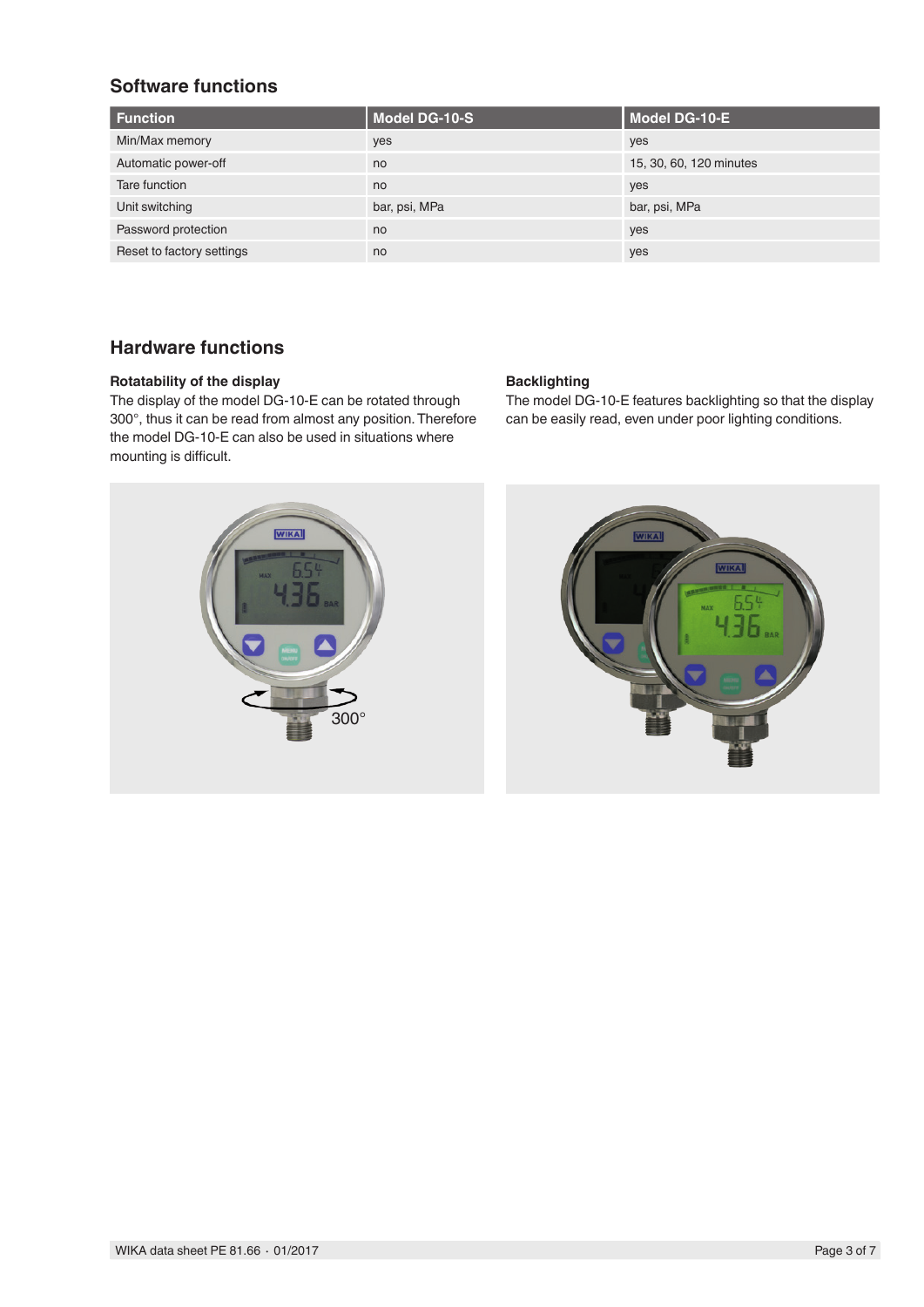### **Voltage supply**

The voltage supply is provided via two 1.5 V AA cells.

The operating time is approx. 4,000 hours, when using batteries with a capacity of 2,000 mAh.

### **Reference conditions**

**Temperature** 0 ... 60 °C (32 ... 140 °F)

**Atmospheric pressure** 860 ... 1,060 mbar (12.5 ... 15.4 psi)

**Humidity** < 90 % r. h. (non-condensing)

#### **Nominal position**

Calibrated in vertical mounting position with process connection facing downwards.

#### **Power supply**

2 x 1.5 V AA cell

### **Accuracy**

#### **Accuracy at reference conditions**

 $≤ ±0.5 %$  of span  $± 1$  digit<sup>1)</sup>

1) Restriction for vacuum and +/- measuring ranges in the range of -1 … 0 bar ≤ ±1.0 % of span ± 1 digit

Including non-linearity, hysteresis, zero offset and end value deviation (corresponds to measured error per IEC 61298-2).

#### **Calibration accuracy of zero signal**

≤ ±0.1 % of span (power-up reset)

#### **Adjustability of zero point**

≤ ±20 % of span (via tare function with model DG-10-E)

#### **Temperature error at 0 ... 60 °C**

- Mean temperature coefficient of zero point  $≤ ±0.15 %$  of span/10 K
- Mean temperature coefficient of span  $≤ ±0.15 %$  of span/10 K

#### **Long-term stability**

≤ ±0.2 % of span/year

### **Operating conditions**

**Ingress protection (per IEC 60529)** IP65

#### **Temperatures**

| Medium: $-30+100$ °C $(-22212$ °F)        |  |
|-------------------------------------------|--|
| <b>Ambient:</b> $-10+60$ °C $(14140)$ °F) |  |
| ■ Storage: $-20+70$ °C $(-4158)$ °F)      |  |

### **Process connections**

| <b>Standard</b>                 | <b>Thread size</b>    |
|---------------------------------|-----------------------|
| ISO1179-2 (formerly DIN 3852-E) | $G\mathcal{V}_4$ A    |
| EN 837                          | $G\mathrel{\vee} A B$ |
|                                 | $G \nless B$          |
| ANSI/ASME B1.20.1               | $\frac{1}{4}$ NPT     |
|                                 | $\frac{1}{2}$ NPT     |

#### **Sealings**

Process connections to the ISO1179-2 (formerly DIN 3852-E) standard are delivered with NBR sealings as standard.

### **Materials**

#### **Wetted parts**

- Process connection: Stainless steel 316Ti
- 
- Sensor element: PH grade steel

#### **Non-wetted parts**

- 
- Front foil and membrane: Polyester

■ Sealing material: See "Process connections"

■ Case: Stainless steel 304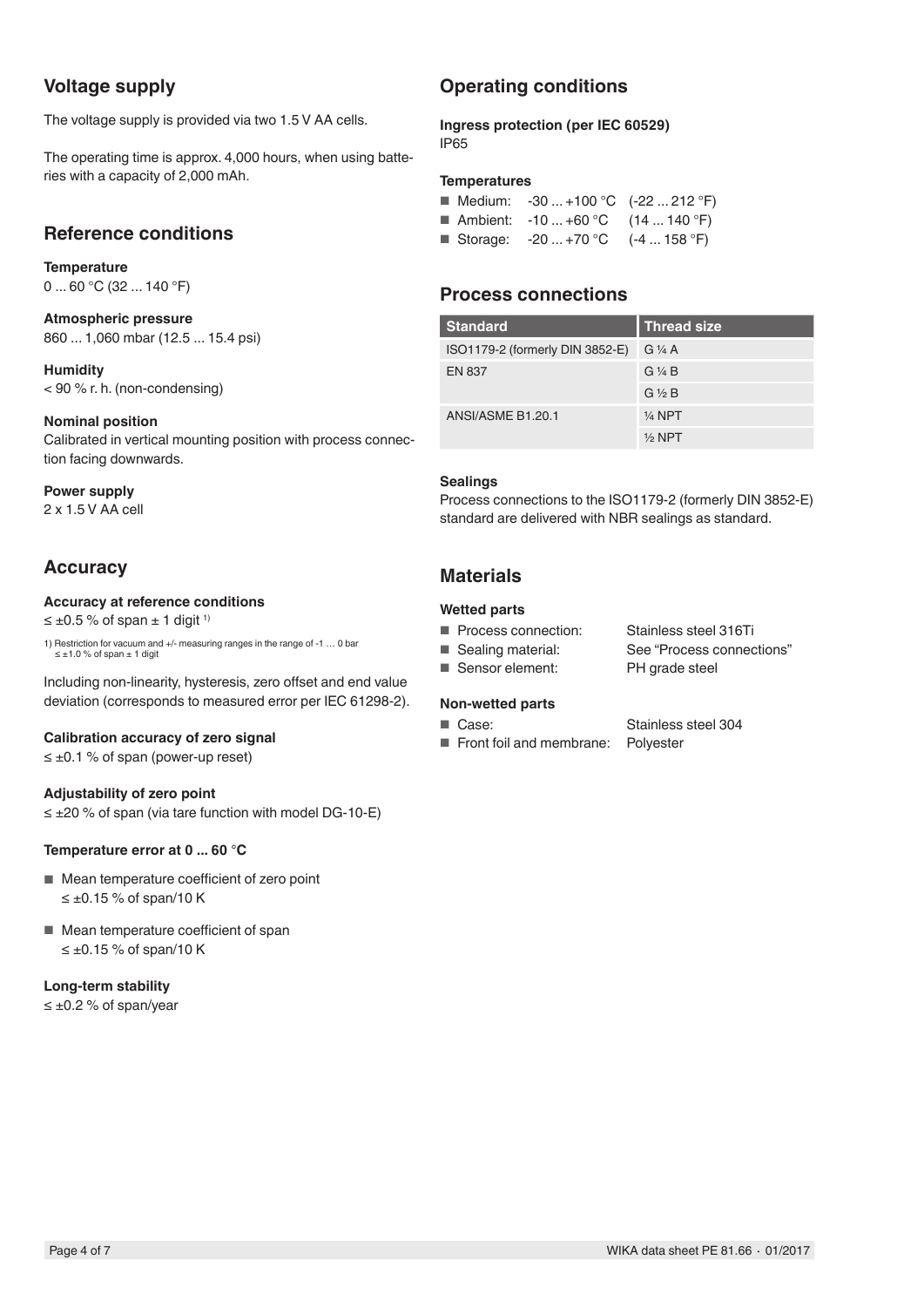# **Approvals**

| Logo                     | <b>Description</b>                                                                                                                                                                                               | <b>Country</b>                   |
|--------------------------|------------------------------------------------------------------------------------------------------------------------------------------------------------------------------------------------------------------|----------------------------------|
| CE                       | EU declaration of conformity<br>$\blacksquare$ EMC directive<br>EN 61326 emission (group 1, class B) and interference immunity (industrial application)<br>Pressure equipment directive<br><b>RoHS</b> directive | European Union                   |
| EAC                      | <b>EAC</b><br><b>EMC</b> directive<br>Pressure equipment directive                                                                                                                                               | Eurasian Economic Com-<br>munity |
| $\left( \bullet \right)$ | <b>GOST</b><br>Metrology, measurement technology                                                                                                                                                                 | <b>Russia</b>                    |
| ၆                        | <b>KazinMetr</b><br>Metrology, measurement technology                                                                                                                                                            | Kazakhstan                       |
| $\bigcirc$               | <b>BelGIM</b><br>Metrology, measurement technology                                                                                                                                                               | <b>Belarus</b>                   |
| $\boldsymbol{\Theta}$    | <b>UkrSEPRO</b><br>Metrology, measurement technology                                                                                                                                                             | Ukraine                          |
|                          | <b>Uzstandard</b><br>Metrology, measurement technology                                                                                                                                                           | Uzbekistan                       |
|                          | <b>CRN</b><br>Safety (e.g. electr. safety, overpressure, )                                                                                                                                                       | Canada                           |

Approvals and certificates, see website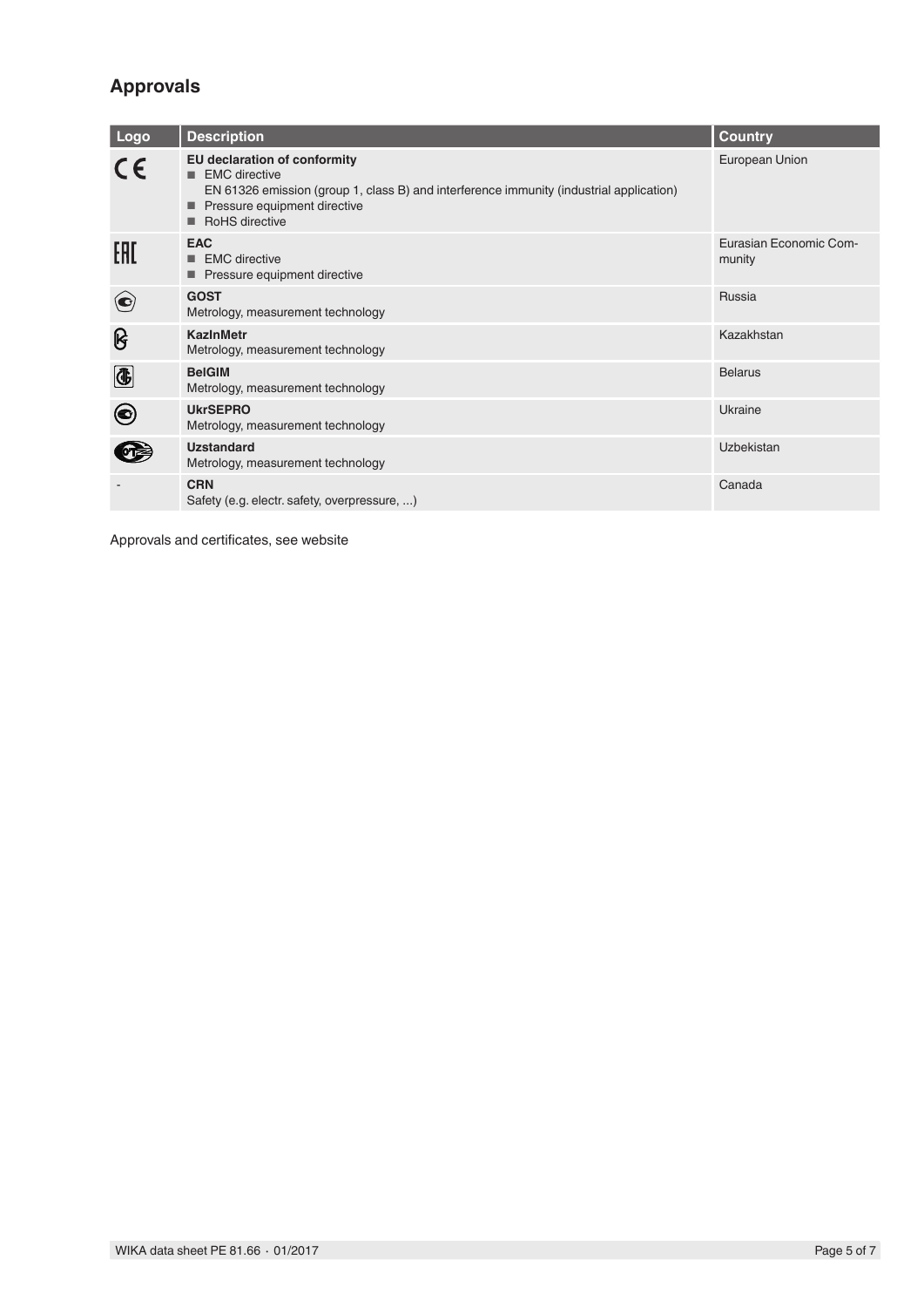### **Dimensions in mm**

### **Digital pressure gauge**



#### **Process connections**